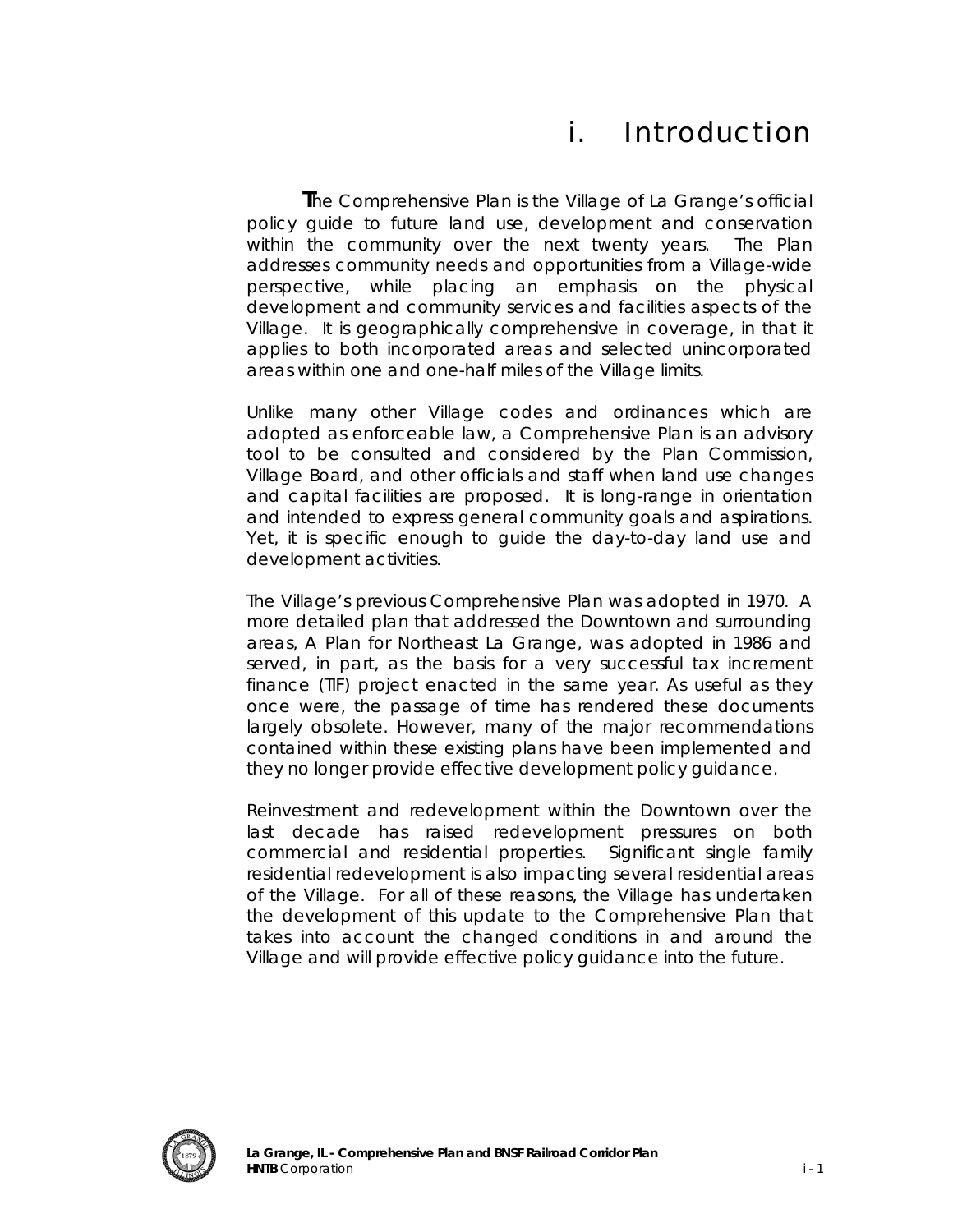# A. HISTORY AND PLANNING CONTEXT<sup>[1](#page-1-0)</sup>

 **I**n 1837, Robert Leitch purchased 440 acres of land from the U.S. government in what is now La Grange. Railroad service began in 1864, and by 1869 commuter rail service connected the La Grange area to Chicago. Franklin D. Cossitt purchased 600 acres adjacent to the railroad in 1870, including part of Leitch's property, roughly encompassing the area now bounded by Ogden Avenue, 47<sup>th</sup> Street, Bluff Avenue and Waiola Avenue. The Village of La Grange was incorporated in 1879, and was named for Cossitt's hometown in Tennessee. Many of the earliest residents of the Village relocated from Chicago after the fire of 1871. Commercial businesses clustered around the railroad depot at Fifth Avenue (now La Grange Road) as well as the Stone Avenue Station. By 1890, the La Grange business district consisted of 28 stores. The community's location within the greater Chicago area, and the opening of the Chicago and Northwestern Railroad (now the Burlington Northern Santa Fe) in 1864 would continue to provide La Grange with opportunity for prosperity.

By the turn of the century the Village's population quadrupled from 1,000 to 4,000. The automobile was common by 1910, and its introduction continued to enhance access to the Village and its Downtown. Through the late 1920s the Village had expanded east of La Grange Road to East Avenue, and south of 47<sup>th</sup> Street to 51<sup>st</sup> Street. By 1930, the Village of La Grange grew from 6,525 to 10,103 residents, an increase of approximately 55%. From this period through the 1950's, La Grange had successfully positioned its Downtown as a regional shopping center, anchored with stores such as JC Penneys, Sears and Montgomery Ward.

Beginning in the late 1950's through the early 1970's the Village would face financial challenges. By this time, La Grange was fully developed. The introduction of the shopping mall would introduce a business prototype in nearby competitive locations, which significantly impacted the strength of La Grange as a retailing center. In the face of this challenge, La Grange did not completely succumb to the inclusion of large-scale shopping centers in the Downtown, as many other communities did. The introduction of the Calendar Court shopping street attempted to bring new identity and energy to the Downtown. The approach was only marginally helpful during this transitional period.

 $\overline{a}$ 

<span id="page-1-0"></span><sup>1</sup> Historical information was taken primarily from the publication *La Grange Centennial History*, edited by William J. Cromie, published by the La Grange Historical Society in 1979 and "Downtown La Grange a Reflection of Past Success," by Jennifer Thomas, *The Doings Newspapers*, June 10, 2004.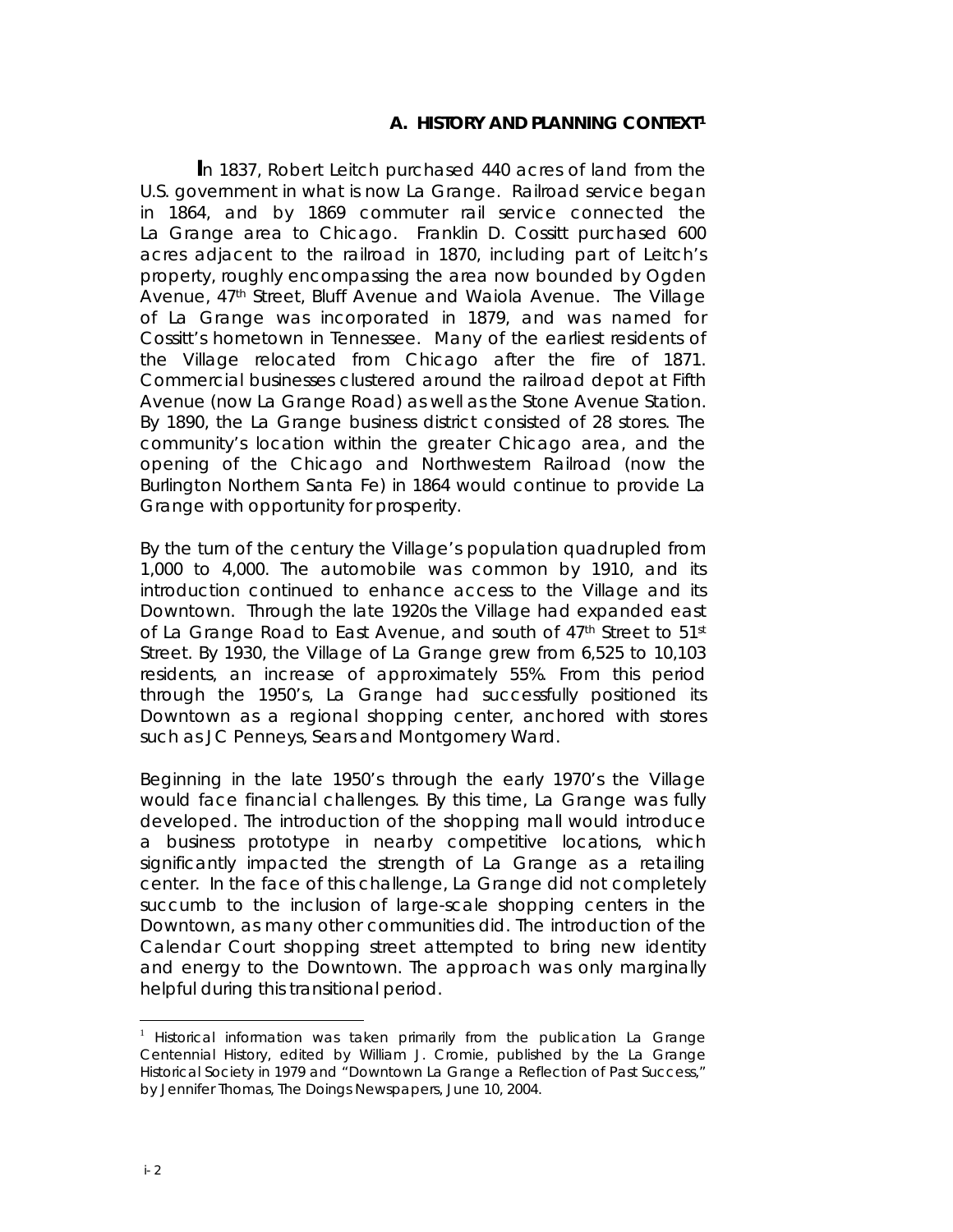In 1970 the Village took action to again redefine and shape its role as both a strong and desirable residential and business community. It engaged in its first community - wide comprehensive plan to focus community ideas and resources on reversing and stabilizing local business and retailing. The strategy supported the notion the Village maintain the basic orientation of the Downtown as a pedestrian environment, and work with businesses on property and marketing improvements. A flurry of rehabilitation that began in the late 1980s, and continues today, has resulted in major reinvestment in the Downtown.

With foresight of the need to continue reinvestment in the Downtown and sustain a unique role in the market place, in 1986 the Village adopted a Tax Increment Finance (TIF) District in the Downtown. The finance tool made possible many changes including street repairs, business incentives and façade renovation loans for refurbishing storefronts. One of the most visible and successful projects induced by TIF financing is the Triangle Redevelopment Project at La Grange Road and Ogden Avenue.

Today, the community has again called upon itself to evaluate the state of the Downtown, West End Business District, and the community as a whole, and to refine its course for the future. The last decade has brought prosperity to the Village. The Downtown has become a well known regional entertainment location. Major reinvestment has occurred in the Village's housing stock community-wide, and its Downtown remains strong.

A major focus of the plan update is sustaining the economic success of the community while retaining its small town charm and character. For example, issues include: the growth of the Downtown and the need for investment in the West End Business District; allowing desirable residential replacement housing while ensuring a range of housing types for all citizens in the community; identifying ways to sustain and improve conditions within the Village's smaller commercial locations; and the need to continue to provide high quality community services and facilities. Many other needs have been identified in the planning process as well.

The Village is well positioned to again meet its challenges. It is well organized and in a strong financial position to manage and influence its future. The Comprehensive Plan and BNSF Corridor Subarea Plan lays groundwork to leverage the strengths and successes of the past to meet the needs of today. The Plan provides a framework for action, built upon citizen aspirations which are embodied in La Grange's Vision and the Goals and Objectives.

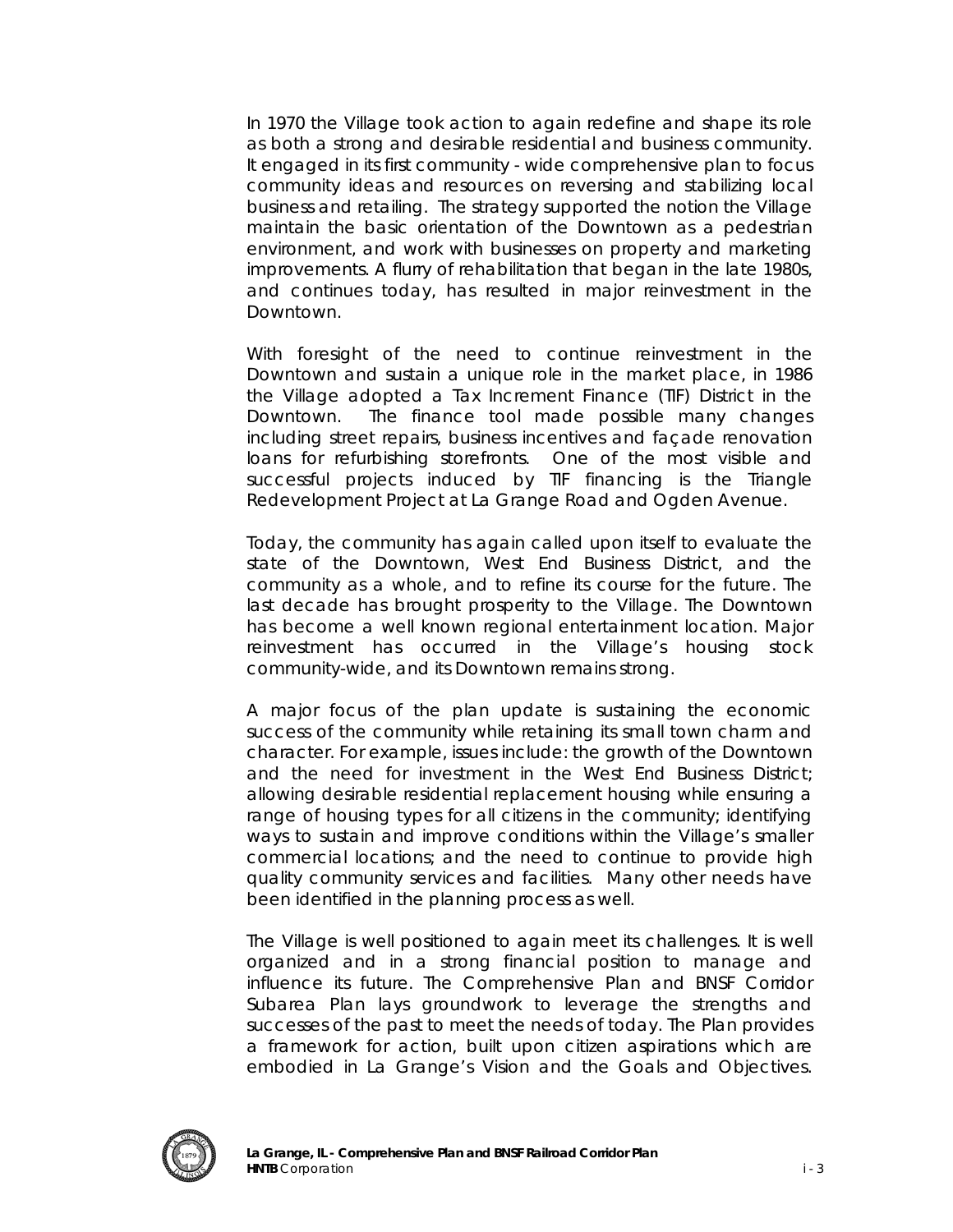Again relying on its strong civic institutions, businesses, and citizen volunteerism, La Grange will continue its legacy as a strong, high quality, and full service community.

### **B. PURPOSE OF THE PLAN**

 **T**he Village of La Grange is at a critical point in its evolution as a community. It is a built-out, mature suburb with little available land for redevelopment, yet it is facing significant market pressure for new commercial and multi-family housing development. The West End Business District holds significant potential for change in the coming years; change the Village should proactively seek to direct for the benefit of the entire community. Residential redevelopment is beginning to alter the character of several residential neighborhoods. Key community facilities are facing the need to expand and/or upgrade. The long term potential for an additional transit station facility on the east side of the Village through Metra's proposed Inner Circumferential Service (ICS) on the Indiana Harbor Belt (IHB) Railroad also has far-reaching implications.

The Village has a demonstrated history of being proactive and sensitive to community planning issues, as evidenced by the successful implementation of the Downtown TIF District and the resulting resurgence of the Downtown. The existence of two Metra commuter stations and other available transportation modes are also highly desirable regional facilities. For these reasons, and many others, the Village will continue to attract investment and market opportunity. The Plan should provide guidance in the investment of both public and private resources.

The State of Illinois "Local Planning Technical Assistance Act" encourages local government comprehensive planning. It provides for incentives in two ways. First, technical assistance grants can be made available from the state to write or revise a local comprehensive plan. Second, compliance with the statute positions the Village to receive other state funding sources potentially affecting an array of municipal services and operations.

Plans must address each of the following elements: 1) Community Issues and Opportunities (Vision); 2) Land Use; 3) Transportation; 4) Community Facilities; 5) Telecommunications Infrastructure; 6) Housing; 7) Economic Development; 8) Natural Resources; and 9) Public Participation. Optional elements include natural hazards, agriculture and forest preservation, human services, community design, historic preservation and the adoption of sub area plans as needed.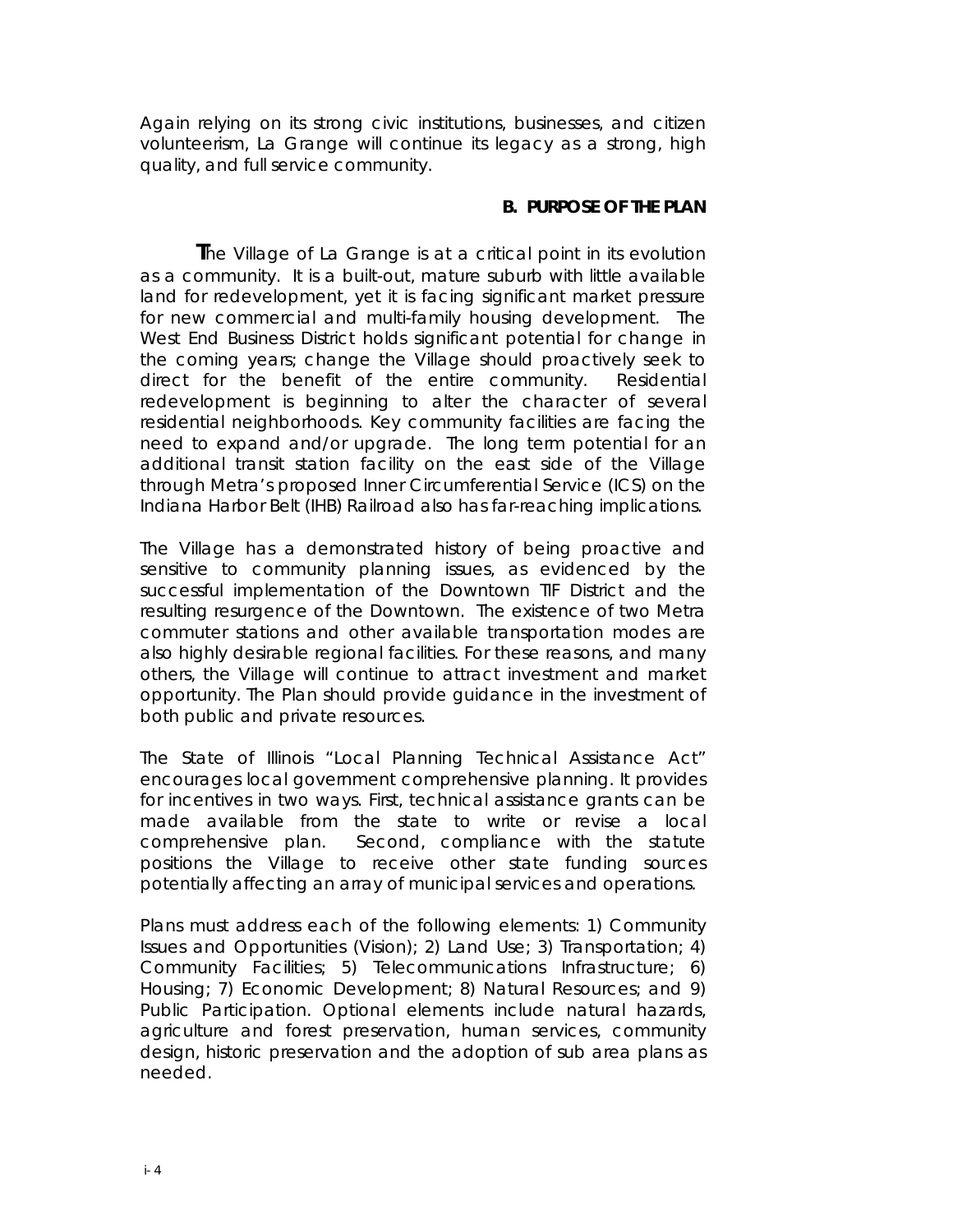While the state legislation identifies the purposes of each element, it also calls for the incorporation of performance measures in the Mobility Plan. To receive a technical assistance grant for five years after the effective date of the Plan, land development regulations, including amendments to the Village's zoning map and any land use actions should be consistent with the new or revised comprehensive plan.

Adoption of the La Grange Comprehensive Plan and BNSF Railroad Corridor Subarea Plan places the Village in compliance with the act, and enables the Village continued access to State of Illinois funding sources.

The Comprehensive Plan also provides guidance and direction for future land use and zoning patterns. As opportunities arise to guide and direct land use changes, the Plan will serve as a valuable resource to decision-makers. Reviewing the maps, goals, objectives and policies contained within the Plan will ensure that decisions regarding public and private investments are made with regard for the larger context that they will impact, and for the long-range "vision" that the Plan represents.

Without the benefit of a clear statement of community expectations and aspirations, there would be little consensus upon which to evaluate land use and development decisions. The Comprehensive Plan fulfills this purpose. It has been developed with substantial community input, and represents the conclusion of a two-year long planning process.

#### **C. PLANNING PROCESS**

 **P**reparation of the Comprehensive Plan has followed a rigorous public involvement process. It began with documentation of the existing conditions and identification of issues or problems facing the Village. Involvement techniques such as focus groups, interviews, the Village's web site, and community surveys were employed to reach a range of La Grange's citizenry. Preparation of alternative plans and policies allowed citizens to compare and contrast alternative approaches to realizing community aspirations.

Critical to the success of the project was the appointment of a Steering Committee composed of a range of citizen representation from the Village. The Steering Committee brought a balanced view of the community and served as a critical "sounding board" on preliminary plans and proposals. Ultimately, consensus on a

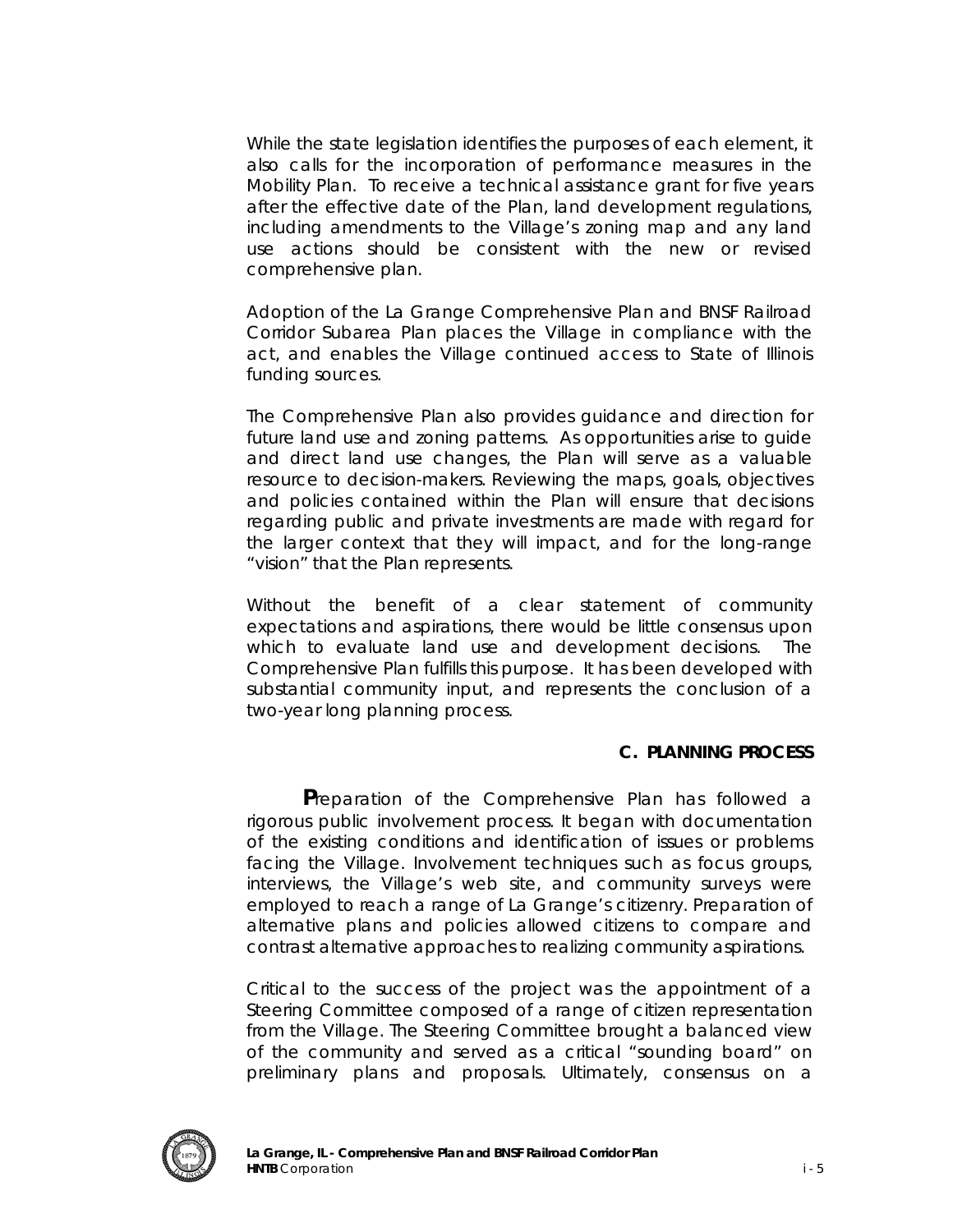community vision, and a preferred comprehensive future plan was reached. Implementation strategies to support preferred community improvement and conservation ideas were then developed.

| Data<br>Collection | <b>Issues</b><br>and<br>Opportunities             | Vision                               | Professional<br>Desian<br><b>Standards</b>                                                  | Alternative<br>Plans                                                                        | Plan<br>Formulating                            | Implementation                                                              |
|--------------------|---------------------------------------------------|--------------------------------------|---------------------------------------------------------------------------------------------|---------------------------------------------------------------------------------------------|------------------------------------------------|-----------------------------------------------------------------------------|
| *Field<br>Research | *Physical<br>*Social<br>*Environmental<br>*Fiscal | *Goals<br>*Objectives<br>*Strategies | *Land Use<br>*Transportation<br>*Community<br><b>Facilities</b><br>*Economic<br>Development | *Land Use<br>*Transportation<br>*Community<br><b>Facilities</b><br>*Economic<br>Development | * Locally<br><b>Best</b><br>Acceptable<br>Plan | <i>*Capital</i><br>Improvements<br>*Land<br>Development<br>Code<br>*Finance |
|                    |                                                   |                                      | $---$ Time $---$                                                                            |                                                                                             |                                                |                                                                             |

## **PLANNING PROCESS**

As mentioned earlier, the Plan update was guided by a Steering Committee comprised of Village officials, citizens, staff, and representatives of the Regional Transportation Authority (RTA), Metra and Pace (refer to the Acknowledgements for a complete list of Steering Committee members). The development of the Plan was assisted by HNTB, a Chicago-based urban planning and design firm.

In addition to regular Steering Committee meetings, several community meetings were held during the planning process to solicit citizen and stakeholder input, and achieve consensus regarding the Plan, including the following:

- La Grange Business Association Workshop, September 11, 2003
- Community Workshop, October 7, 2003
- Community Workshop, October 20, 2003
- Key Person Interviews, November 3 and 4, 2003
- Focus Groups, November 5, 2003
- Community Forum, December 1, 2003
- Community Forum, March 2, 2004
- Community Forum, March 4, 2004
- Community Forum on the Draft Plan, August 18, 2004
- Plan Commission Open House, January 11, 2005
- Plan Commission Public Hearing, February 15, 2005 (continued to March 1, March 15 and March 29, 2005)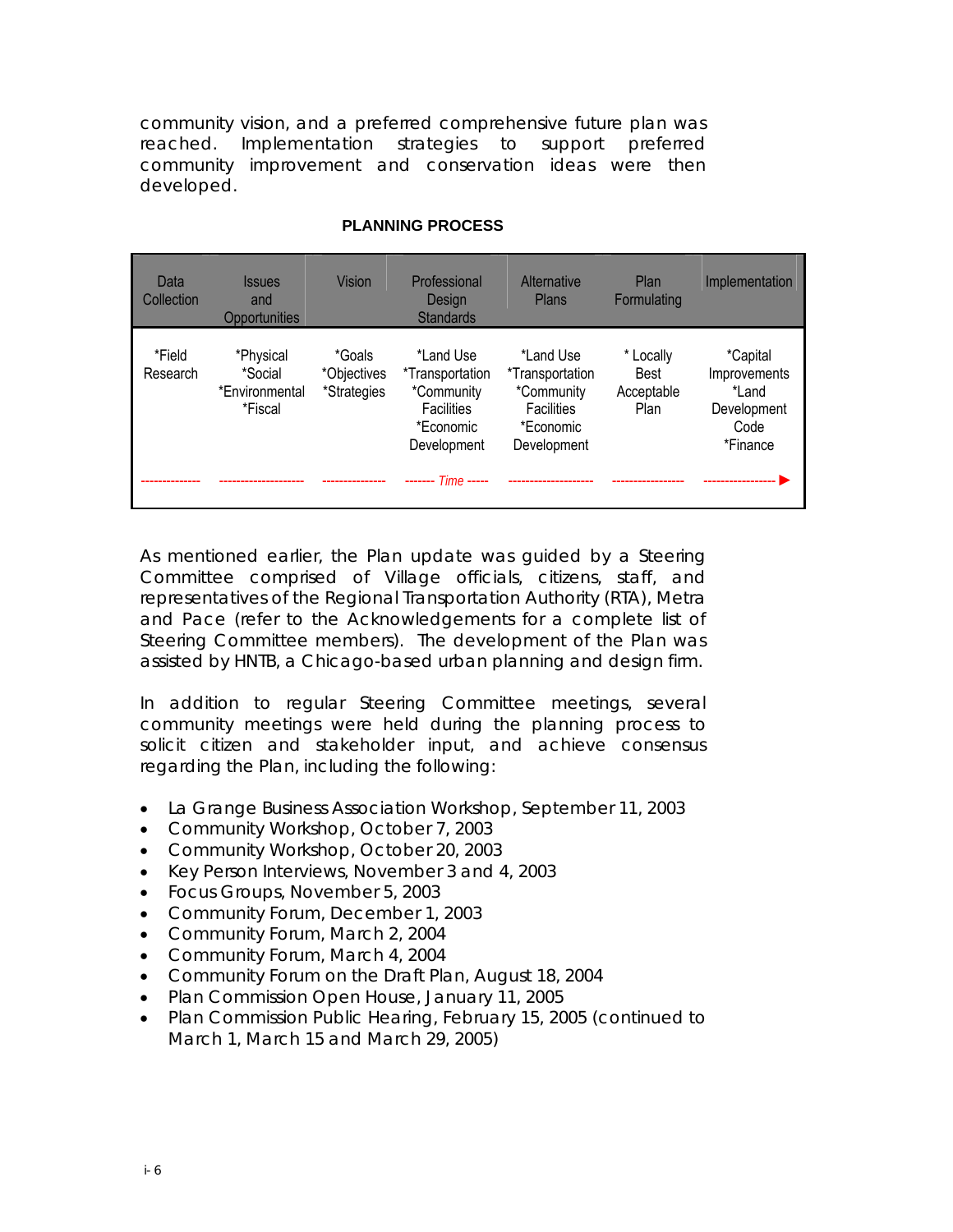Comments received during meetings, interviews and focus groups held in the fall of 2003 are summarized in *Memorandum No. 1*. Comments received during later meetings served to provide guidance to the consulting team and Steering Committee as specific land use and transportation concepts and policies were developed.

The La Grange Village Board considered, discussed and ultimately adopted the *Comprehensive Plan and BNSF Railroad Corridor Subarea Plan* on May 9, 2005.

# **D. PLAN ORGANIZATION**

 **T**he Comprehensive Plan is organized into seven elements or chapters as follows: 1) Vision, Goals and Objectives; 2) Land Use; 3) Mobility; 4) Community Facilities; 5) Economic Development; 6) BNSF Railroad Corridor Sub Area Plan; and 7) Implementation.

References are frequently made to the BNSF Railroad Corridor (the "Corridor"), as described in Figure 6 on page VI-13. This area of the Village was identified for careful examination in the planning process due to: its importance to the quality of life for all Village

residents; the presence of several key transportation modes within the area; and the likelihood of significant redevelopment pressure in the coming years. The Regional Transportation Authority (RTA), Metra and Pace engaged in discussions with the Steering Committee at appropriate points in the



*BNSF Railroad Corridor Subarea Boundary* 

process with regard to the BNSF Railroad Corridor to ensure that physical planning recommendations and planning policies support transit operations, develop transit ridership, and result in transit supportive land use and development patterns.

The contents of the Comprehensive Plan are supported by three work papers produced during the course of the planning process. These work papers, while important elements of documentation of the planning process, do not constitute the official adopted plan and policy. This Comprehensive Plan report does. Thus, where inconsistencies exist between the content of these previous

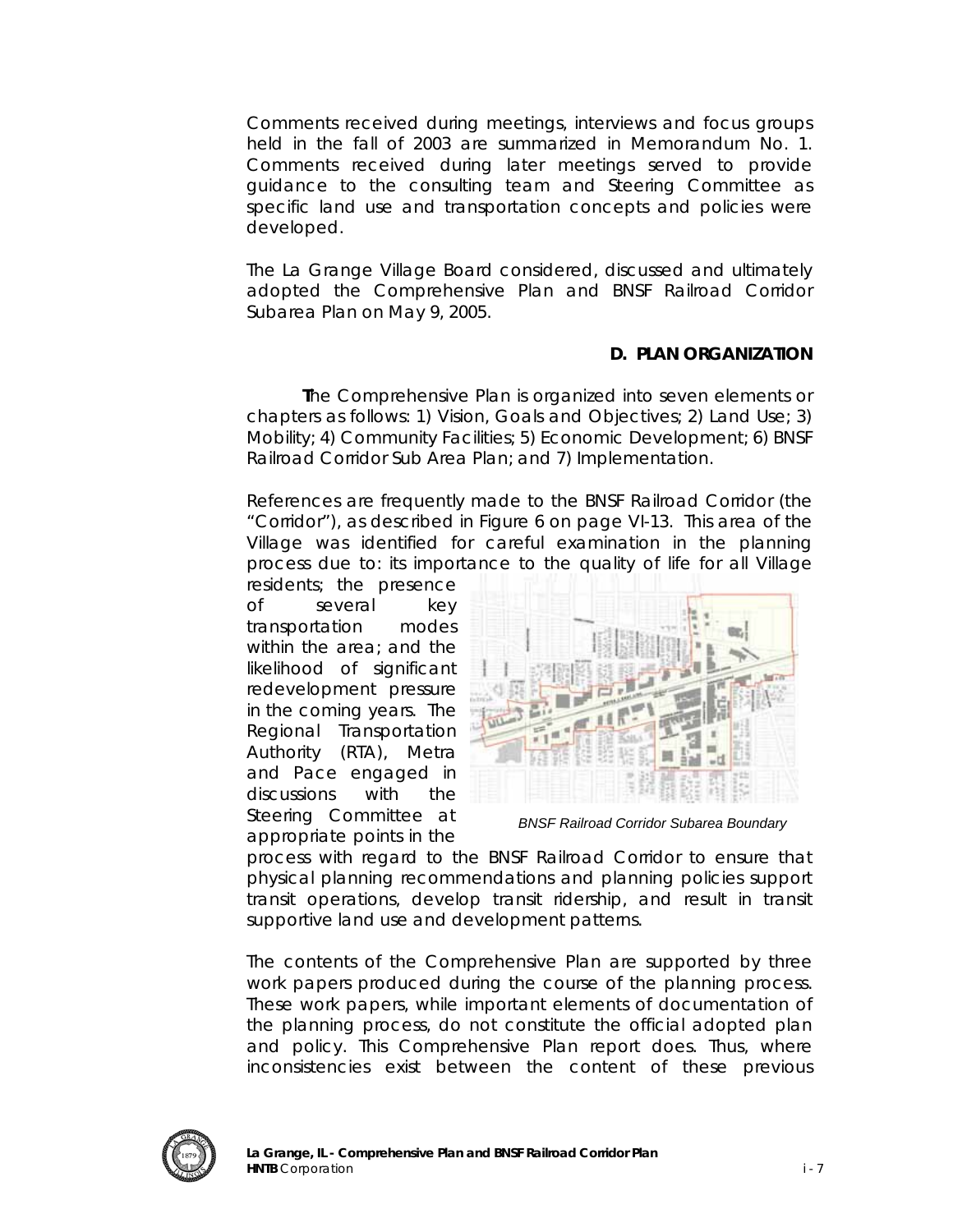documents and this Plan, the Plan itself shall be the guiding resource. Previous work papers prepared include:

- *Memorandum No. 1: Conditions Inventory, Public Input and Issues and Opportunities Summary* (HNTB Corporation, December 2003) contains detailed background information regarding physical conditions within the Village, previous planning policies, current initiatives, summaries of stakeholder and community input, and issues and opportunities.
- *Memorandum No. 2: Preliminary Community-Wide and BNSF Railroad Corridor Concept Plans* (HNTB Corporation, March 2004) contains goals and objectives, and preliminary alternative land use and BNSF Railroad Corridor planning concepts that were reviewed and evaluated by the Steering Committee and community in order to develop the refined policies and maps contained within this Plan.
- *Market Assessment: Village of La Grange* (Goodman Williams Group, March 2004) contains an analysis of general demographic and socioeconomic characteristics of the Village. The market study also contains information on local and regional economic and real estate market trends, strategic advantages and opportunities for the Village with regard to development, and general strengths and weaknesses with regard to redevelopment opportunities. This market assessment was used primarily to ensure that future land use and development plans and policies reflect a realistic assessment of the likelihood of change within the Village over the time horizon of the Plan.

# **E. USE OF THE COMPREHENSIVE PLAN**

**T**he Comprehensive Plan should be used by all Village departments, committees, agencies and other community organizations and private interests. The Plan is relevant to all citizens and property owners in La Grange. In particular, the Planning Commission, Village Board of Trustees and Village staff will have a special role in administering the Plan. Many of the Plan's recommendations are directed to both public and private actions and improvements. The interface between the majority of public and private interests are primarily managed by the Village of a Grange.

In general all policies and recommendations embodied in the plan "carry the same weight" without prejudice or preference. However, the community vision and goals and objectives form a fundamental